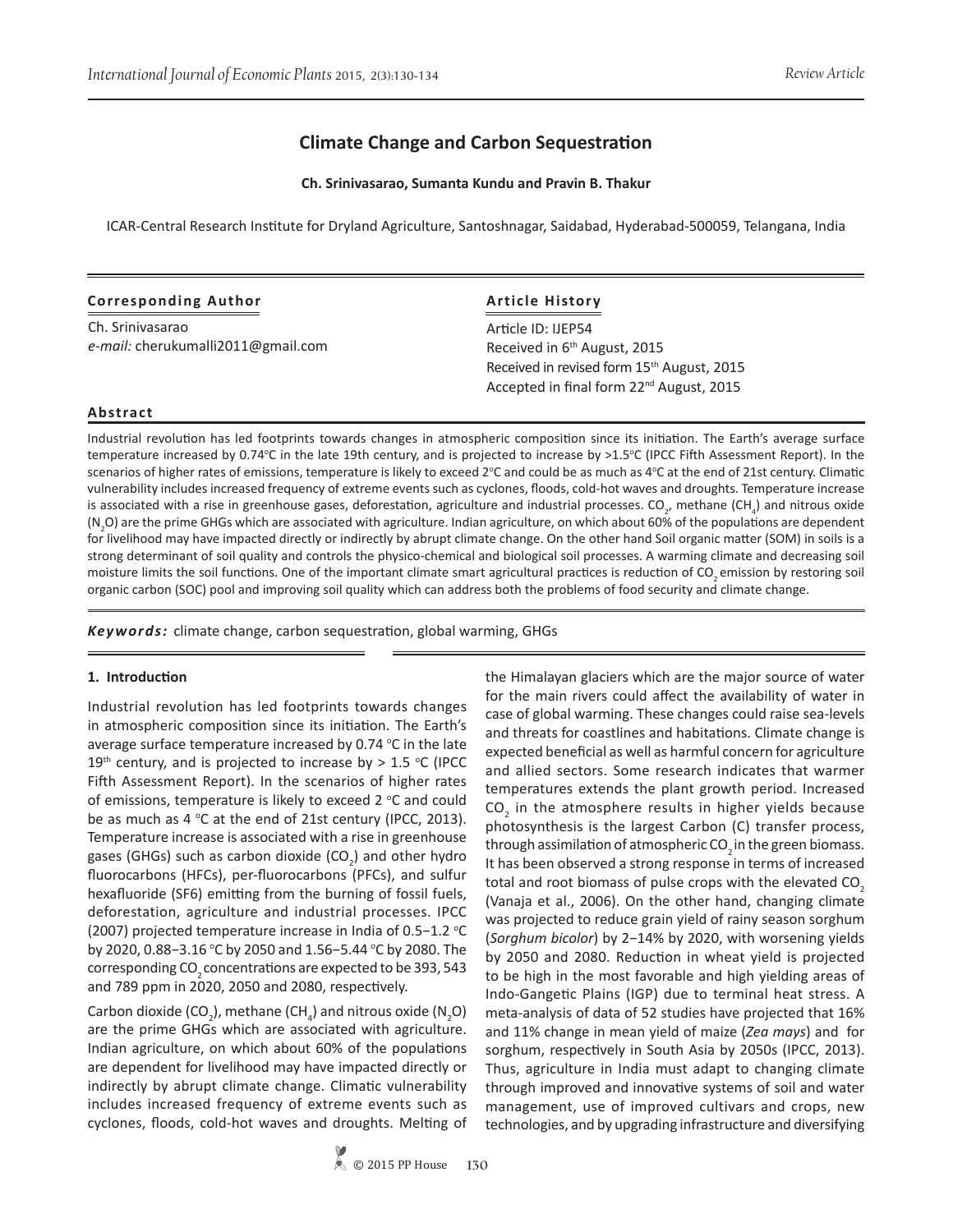land use system. Otherwise, this change in climate will impact on food and water security.

### **2. Carbon Sequestration**

Soil organic matter (SOM) in soils is a strong determinant of soil quality and controls the physico-chemical and biological soil processes. A warming climate and decreasing soil moisture limits the soil functions. One of the important climate smart agricultural practices is reduction of CO<sub>2</sub> emission by restoring soil organic carbon (SOC) pool and improving soil quality which can address both the problems of food security and climate change. Most agricultural soils in India are reported for their low SOC stocks. Changing and uncertain climate may further exacerbate risks of soil degradation by accelerated erosion, secondary salinization, depletion of SOC stock, elemental imbalance and the overall decline in soil quality and productivity. Current database shows that around 121 M ha land has been degraded in the country, of which 68% is due to water erosion, 20% by chemical and 10% by wind erosion. In rainfed situation, long fallow periods, uneven distribution of rainfall, and mono-cropping are the main factors responsible for broader yield gaps. Therefore, maintaining SOC concentration above the threshold level is essential to climate resilient agriculture.

# **3. Carbon Sequestration Potential In Major Crop Production Systems of India**

# *3.1. Rainfed production systems*

Several experiments were conducted at dry land centers under All India Coordinated Research Project on Dryland Agriculture, AICRPDA in diverse soil and climatic conditions, *viz.,* Anantapur and Bengaluru (Alfisol), Solapur and Indore (Vertisol), Sardar Krushinagar (Entisol), and Varanasi (Inceptisol). Seven rainfed long term cropping system experiments involving major crops of the region has been assessed for C sequestration including groundnut (*Arachis hypogeae*), fingermillet (*Eleucine coracana*), winter sorghum (*Sorghum bicolor*), pearlmillet (*Pennisetum glaucum*), clusterbean (*Cyamopsis tetragonoloba*), castor (*Ricinus communis*), soybean (*Glycine max*), safflower (*Carthamus tinctorius*), lentil (*Lens esculenta*) and upland rice (*Oryza sativa*). Diverse nutrient management treatments assessed included cattle manure, green leaf manure, crop residues and inorganic fertilizers.

The average SOC sequestration rate (kg C ha $^{-1}$ year $^{-1}$ ) measured with different management treatments were :(1) 570 for 50% RDF+4 Mg ha<sup>-1</sup> GNS, (2) 570-720 for 10 Mg ha<sup>-1</sup> FYM+100% NPK, (3) 650 for 25 kg N ha<sup>-1</sup> (sorghum residue)+25 kg N (*Leucaena* clippings), (4) 240 for 50% RDN (Fertilizer)+50% RDN (FYM), (5) 790 for 6 Mg ha<sup>-1</sup> FYM +20 kg N+13 kg P, and (6) 320 for 100% organic (FYM).The level of increase in yield (Mg ha<sup>-1</sup>) over control was : (1) from 0.78 to 1.03 in groundnut with 50% RDF+4 Mg ha<sup>-1</sup> FYM, (2) 0.40 to 1.34 and 0.82 to 3.96 in groundnut and fingermillet, respectively, through 10 Mg ha-1 FYM+100% NPK in groundnut-fingermillet rotation, (3) 0.84 to 3.28 in fingermillet through 10 Mg ha<sup>-1</sup> FYM+100% NPK, (4) 0.61 to 1.19 in sorghum through 25 kg N ha-1 (*Leucaena* clippings)+25 kg N ha-1 (urea), (5) 0.43 to 0.81, 0.32 to 0.58 and 0.44 to 0.83 in pearmillet, clusterbean and castor, respectively, through 50% RDN (Fertilizer)+50% RDN (FYM), (6) 1.04 to 2.10 and 0.63 to 1.49 in soybean and safflower, respectively, through 6 Mg ha $^{-1}$  FYM+20 kg N+13 kg P ha<sup>-1</sup>, and (7) 1.08 to 1.95 and 0.48 to 1.04 in rice and lentil, respectively, through 50% N (FYM)+50% RDF treatment (Srinivasarao et al., 2013, 2014) .

# **4. Irrigated Production Systems**

In irrigated rice-wheat system of Punjab, Benbi et al. (2009) reported that after 25 years (1981-2006) of intensive cropping, concentration of SOC increased from 2.9 g kg−1 (1981) to 4.0 g kg−1 (2006) in the surface layer (0-20 cm depth). Under irrigated conditions, intensive crop cultivation produce large amount of biomass which accumulated in the soils. Integrated nutrient management practices (INM) significantly increased total organic carbon (TOC) (11.48 g kg<sup>-1</sup>) and Walkley and Black C (7.86 g kg−1) in the sub-soil in FYM-treated plots in soil test crop response (STCR) -based approach in long term (6-year) pearl millet (*Pennisetum glaucum*)–wheat system in sub-tropical India. Whereas, labile organic C (1.36 g kg<sup>-1</sup>) and the microbial biomass C (MBC) (273 mg kg−1) were more in FYM + NPK than the control treatment, and the change of SOC stock was low (Mohrana et al., 2012). A 20-year meta-analysis of a no-till system in IGP showed that the associated GHGs emitted were 3% less than those under conventional tillage rice–wheat systems C sequestration potential is estimated to be 44.1.Tg C in no-till. Even if, implementation of no-till in maize–wheat and cotton–wheat cropping systems would sequester an additional 6.6 Tg C. (Grace et al., 2012).

### **5. Requirement of Critical Carbon Input to Maintain SOC Stock in the Soil at Its Antecedent Level**

It is generally recognized that greater C inputs increases C sequestration in soils. Soil C inputs are mainly affected by the type of plants grown, amount of dry matter the crop accumulated in soils during the crop growing season, environmental factors which govern crop production. Among the major rainfed production systems of India, the critical level of C input requirements for maintaining SOC at the antecedent level ranged from 1 to 3.5 Mg C ha $^{-1}$  year $^{-1}$  and differed among soil type and production system (Srinivasarao et al., 2013). The required critical C input for groundnut, fingermillet, groundnut-fingermillet, sorghum, permillet, soybean and rice cropping systems are 1.12, 1.13, 1.62, 1.10, 3.30, 3.47 and 2.47 Mg C ha<sup>-1</sup> year<sup>-1</sup>, respectively (Srinivasarao et al., 2013). These critical C inputs values across the seven rainfed production systems are low because, it might be due to initial SOC concentration in these soils was low. Likewise critical C input requirement is 2.92 Mg C ha−1year−1 for rice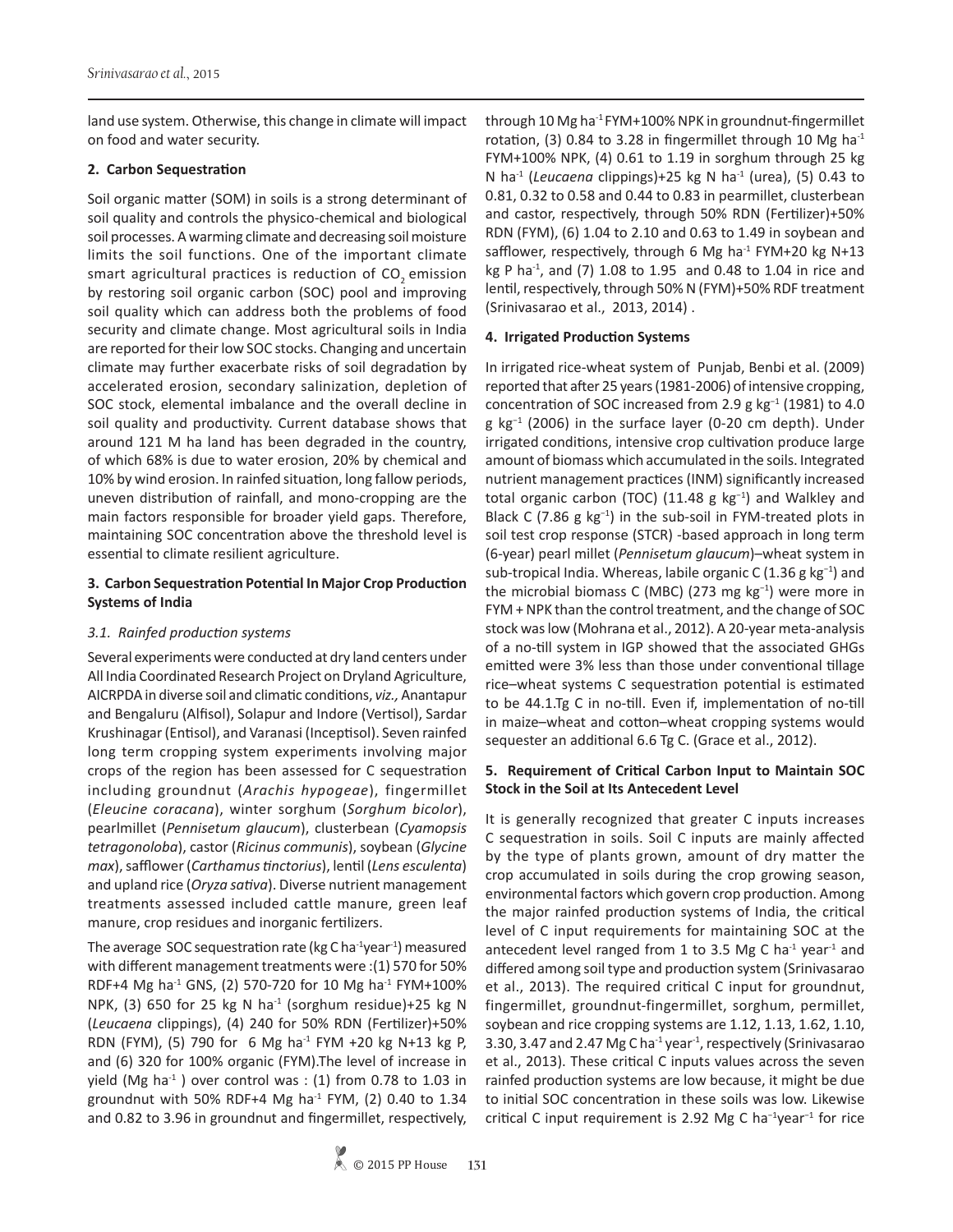based system (Mandal et al., 2007), 3.56 Mg ha<sup>-1</sup> year<sup>-1</sup> for irrigated rice–wheat systems (Majumder et al., 2008) under sub-tropical condition, 3.1 Mg ha<sup>-1</sup> year<sup>-1</sup> in Davis, California, USA in a Mediterranean-type climate (Kong et al., 2005).

# **6. Productivity Enhancement Due to Increase in SOC Stock at Root Zone**

Increase in agronomic productivity through increase SOC stock at root zone was evaluated in major production systems. Result showed that the rate of increase (Mg C ha $^{-1}$  year $^{-1}$ ) of the SOC stock at the root zone led to a significant increase in yield (kg ha<sup>-1</sup>) in several rainfed crops. These increases were 13,101, 90, 170, 145, 18 and 160 for groundnut, fingermillet, sorghum, pearlmillet, soybean, lentil and rice, respectively (Srinivasarao et al., 2014). It has also been reported that an increase in SOC stock by 1 Mg ha<sup>-1</sup> increased grain yield by 27 kg ha-1 in wheat (*Triticum aestivum*) in North Dakota, United States (Lal, 2006), 40 kg ha $^{-1}$  in wheat in the semi-arid pampas of Argentina (Diaz-Zorita et al., 2002), 6 kg ha<sup>-1</sup> in wheat and 3 kg ha–1in maize (*Zea mays*) in alluvial soils of northern India (Kanchikerimath and Singh, 2001), 17 kg ha-1 in maize in Thailand (Petchawee and Chaitep, 1995), and 10 kg ha $^{-1}$  in maize and 1 kg ha-1 in cowpea (*Vigna unguiculata*) in western Nigeria (Lal, 1981). Adoption of recommended management practices (RMPs) which could increase SOC stock by 1 Mg ha<sup>-1</sup>year<sup>-1</sup> can increase food grain production by 32 million Mg year−1 in developing countries (Lal, 2006).

#### **7. Strategies to Increase Carbon Sequestration**

The strategies for a positive C balance are termed as recommended management practices (RMPs) in comparison with traditional practices in agriculture. These RMPs are the conversion, conservation, alters cropping systems, improved varieties with high biomass production, recycling organic waste, judicious use of chemical fertilizers and use of bioamendment, improved soil and water management for irrigation and drainage (Fig 1). These practices contributes not only towards soil conservation and water quality goals but also enhance the amount of SOC and reduce CO<sub>2</sub> emissions (Follett et al., 2009) as well as maintain a steady state of SOC for longer term (Govaerts et al., 2009). Conservation agriculture (CA) has gaining importance day by day as a technology in the context of increased climatic vulnerability. It has also been recognizing about C storage and sustainable ecosystem services. CA is based on three main principles (zero or no tillage, permanent organic residue cover on soils and associated crop rotation). Experts have different opinion about C sequestration under CA system (Srinivasarao et al. 2015a). Though, adoption of CA worldwide shows a positive C balance in soils (West and Post 2002, Goaverts ,2009) according to many case studies. It has been estimated that conversion of all cropland to CA globally could sequestered 25 Gt C for the next 50 years. This might mitigate C emission to 1833 Mt CO<sub>2</sub> eq year<sup>-1</sup> (Baker et al., 2007). Applications of bio-char or charcoal also have higher GHG mitigation potential than other practice. Many studies suggest that bio-char is as an effective soil amendment for improving soil conditions and increasing C sequestration (Sohi et al., 2010)



Figure 1: Carbon management options in climate smart agriculture for mitigation (Srinivasarao et al. 2015b)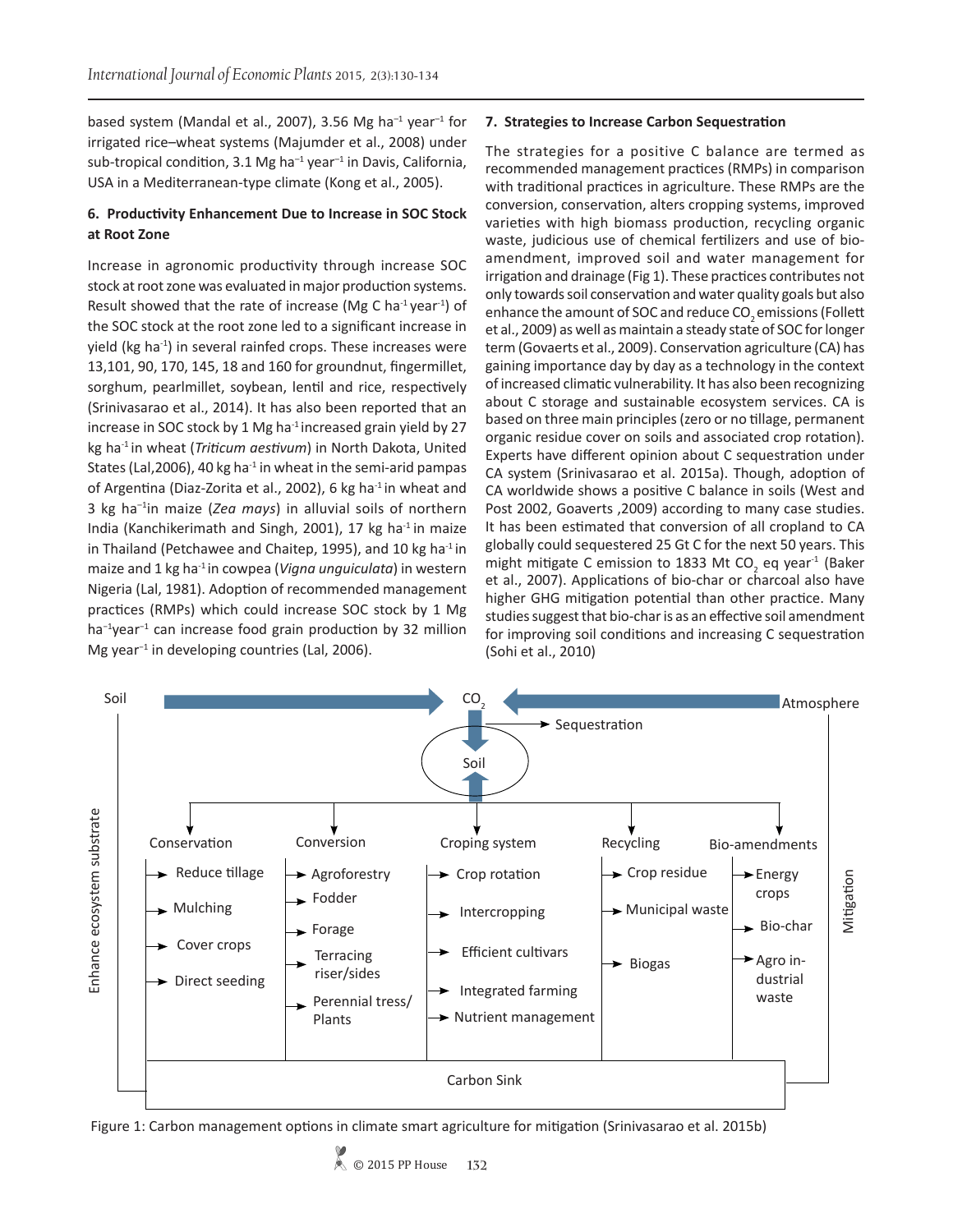### **8. Conclusion**

Agriculture in India shows its low productivity is both the cause and the effect of the climate change. Moreover, the atmospheric concentration of  $CO_2$  at 400 ppm in 2014 is increasing the risk of global warming. Most soils under rainfed agriculture are severely depleted their soil organic carbon and nutrient pools because of intensive farming practices. Consequently soils are compelling to degradation. Thus, restoring the soil and ecosystem carbon pools through recommended management practices is important for enhancing agronomic productivity, mitigating climate change by off-setting emissions, and adapting to climate change by reducing risks of intermittent drought.

# **9. Further Research**

1. For increasing C sequestration, adoption of recommended management practices by the resource poor farmers to small scale farming managers are essential to restore degraded lands. These practices include use of crop residues as mulch, crop rotations, reduced tillage, and use of integrated nutrient management, strategies for recycling bio-solids and other co-products.

2. There are numerous competing uses of crop residues. It has been estimated that 560 Mt crop residue are available in the country. Thus interventions are needed that would promote the efficient use of crop residues without affecting crop livestock systems, animal manure and other by-products as soil amendments on small scale farming level.

3. Additional basic research involving well designed long term field experiments on major soil groups of principal eco-regions of India is essential to evaluate the threshold value of SOC in the root zone.

4. Developing mechanisms of payments to farmers for environmental services as alternative financing for agriculture transition.

5. Emerging carbon market and payment for emissions removals or reductions have attracted much interest and anticipate such financing as a source for selected agricultural activities and products.

#### **10. References**

- Baker, J. M., Ochsner, T.E., Venterea, R.T., Griffis, T.J., 2007. Tillage and soil carbon sequestration – what do we really know? Agriculture Ecosystem and Environment 118, 1–5.
- Benbi, D.K., Brar, J.S., 2009. A 25-year record of carbon sequestration and soil properties in intensive agriculture. Agronomy for Sustainable Development 29, 257–265.
- Diaz-zorita, M., Gustavo, A., D., Grove J. H., 2002. A review of no-till system, soil management for sustainable crop production in the sub-humid, semi-arid Pampas of Argentina. Soil Tillage and Research 65, 1-18.

Follett, R.F., Varvel, G.E., Kimble, J., Vogel, K.P., 2009. No-till

corn after brome grass: effect on soil C soil C and soil aggregates. Agronomy Journal 101, 261–268.

- Govaerts, B., Verhulst, N., Navarrete, C., Sayre, A., Dixon, K.D., Dendooven, J.L., 2009. Conservation agriculture and soil carbon sequestration: between myth and farmer reality. Critical Review in Plant Sciences 28, 97–122.
- Grace, P.R., Antle, J., Aggarwal, P.K., Ogle, S., Paustian, K., Basso, B., 2012. Soil carbon sequestration and associated economic cost for farming systems of the Indo-Gangetic Plain: A meta-analysis. Agriculture Ecosystem and Environment 146, 137–146.
- IPCC, 2013. Climate Change, 2013. The Physical Science Basis. In Contribution of Working Group I to the Fifth Assessment Report of the Intergovernmental Panel on Climate Change Stocker, T.F., Qin, D., Plattner, G.K., Tignor, M., Allen, S.K., Boschung, J., Nauels, A., Xia, Y., Bex, V., Midgley, P.M. Eds., 1535. Cambridge University Press, Cambridge, United Kingdom and New York, NY, USA.
- IPCC, 2007. Contribution of Working Group II to the Fourth Assessment Report of the Intergovernmental Panel on Climate Change. In: Climate Change, 2007. Impacts, Adaptation and Vulnerability. Parry, M.L., Canziani, O.F., Palutikof, J.P., van der Linden, P.J., Hanson, C.E. Eds. Pp 976. Cambridge University Press, Cambridge, UK, and New York, NY, USA.
- Kanchikerimath, M., Singh, D., 2001. Soil organic matter, biological properties after 26 years of maize-wheatcowpea cropping as affected by manure, fertilization in a Cambisol in semiarid region of India. Agriculture Ecosystem and Environment 86, 155.
- Kong, A.Y.Y., Six, J., Bryant, D.C., Denison, R.F., van Kessel, C., 2005. The relationship between carbon input, aggregation, and soil organic carbon stabilization in sustainable cropping systems. Soil Science Society of America Journal 69, 1078–1085.
- Lal, R., 1981. Soil erosion problem on Alfisol in Western Nigeria, VI. Effect of erosion on experimental plots. Geoderma 25, 215-230.
- Lal, R., 2006. Enhancing crop yields in the developing countries through restoration of the soil organic carbon pool in agricultural soil*.* Land Degradation Development 17, 197–209.
- Majumder, B., Mandal, B., Bandyopadhyay, P. K., Gangopadhyay, A., Mani, P. K., Kundu, A.L., Majumder, D., 2008. Organic amendments influence soil organic carbon pools and crop productivity in a 19 years old rice-wheat agroecosystems. Soil Science Society of America Journal 72, 775–785.
- Mandal, B., Majumder, B., Bandopadhyay, P.K., 2007. The potential of cropping systems and soil amendments for carbon sequestration in soils under long-term experiments in subtropical India. Global Change Biology 13, 357–369.